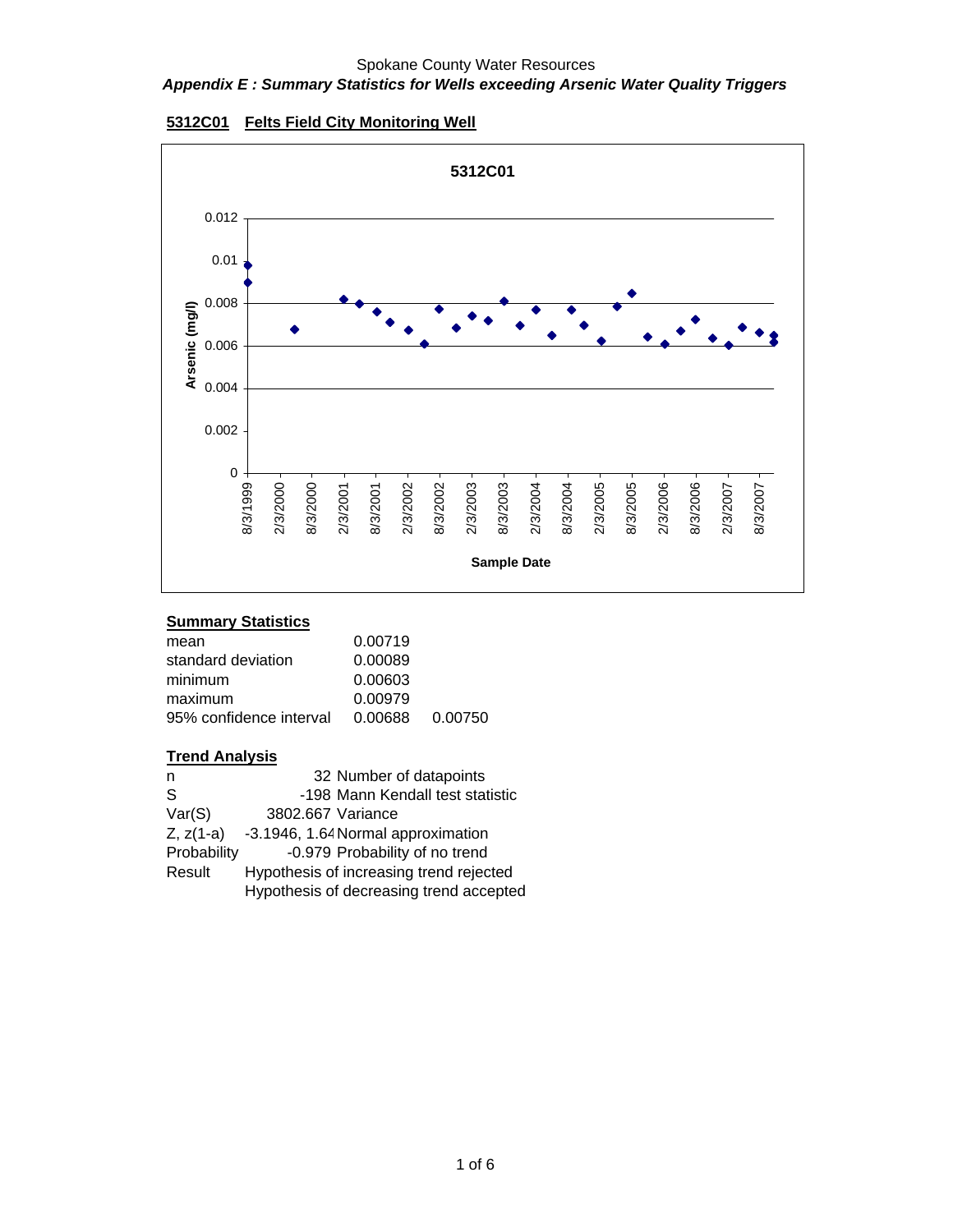



# **Summary Statistics**

| mean                    | 0.00477         |  |
|-------------------------|-----------------|--|
| standard deviation      | 0.00031         |  |
| minimum                 | 0.00395         |  |
| maximum                 | 0.00543         |  |
| 95% confidence interval | 0.00465 0.00490 |  |
|                         |                 |  |

| n           |                   | 23 Number of datapoints                 |
|-------------|-------------------|-----------------------------------------|
| S           |                   | -40 Mann Kendall test statistic         |
| Var(S)      | 1433.667 Variance |                                         |
| $Z, z(1-a)$ |                   | -1.03, 1.645 Normal approximation       |
| Probability |                   | 0.1507 Probability of no trend          |
| Result      |                   | Hypothesis of increasing trend rejected |
|             |                   | Hypothesis of decreasing trend rejected |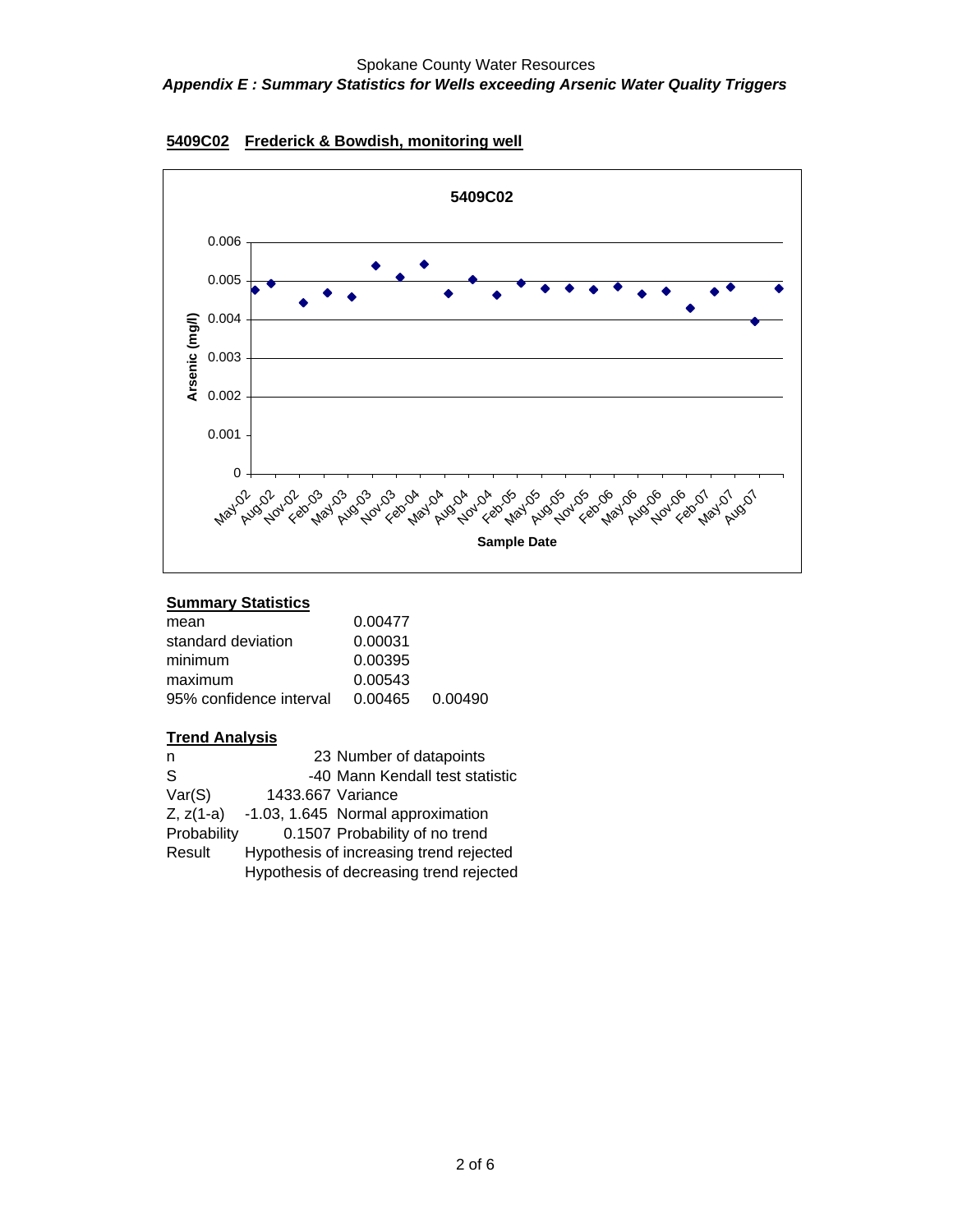



# **Summary Statistics**

| mean                    | 0.00526         |  |
|-------------------------|-----------------|--|
| standard deviation      | 0.00060         |  |
| minimum                 | 0.00385         |  |
| maximum                 | 0.00728         |  |
| 95% confidence interval | 0.00505 0.00547 |  |
|                         |                 |  |

| n              | 31 Number of datapoints                 |
|----------------|-----------------------------------------|
| S              | -189 Mann Kendall test statistic        |
| Var(S)         | 3461.667 Variance                       |
| $Z$ , $z(1-a)$ | -3.1953, 1.64 Normal approximation      |
| Probability    | -0.981 Probability of no trend          |
| Result         | Hypothesis of increasing trend rejected |
|                | Hypothesis of decreasing trend accepted |
|                |                                         |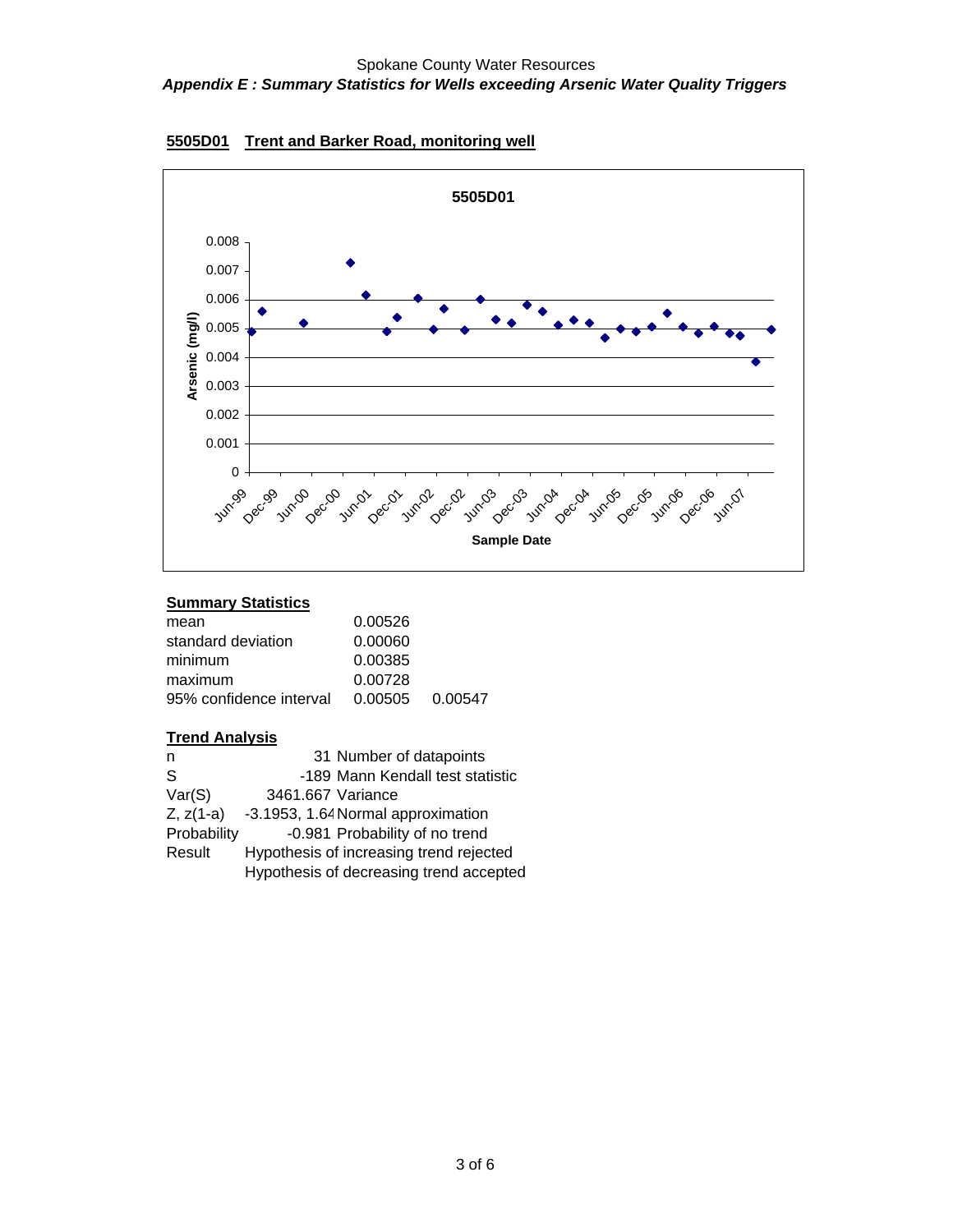

# **5312H01 Orchard Avenue Irrigation District, Site 1**

## **Summary Statistics**

| mean                    | 0.00517         |  |
|-------------------------|-----------------|--|
| standard deviation      | 0.00071         |  |
| minimum                 | 0.00243         |  |
| maximum                 | 0.00600         |  |
| 95% confidence interval | 0.00488 0.00546 |  |

| n              | 24 Number of datapoints                 |
|----------------|-----------------------------------------|
| <sub>S</sub>   | -76 Mann Kendall test statistic         |
| Var(S)         | 1624.333 Variance                       |
| $Z$ , $z(1-a)$ | -1.8609, 1.64 Normal approximation      |
| Probability    | 0.0074 Probability of no trend          |
| Result         | Hypothesis of increasing trend rejected |
|                | Hypothesis of decreasing trend accepted |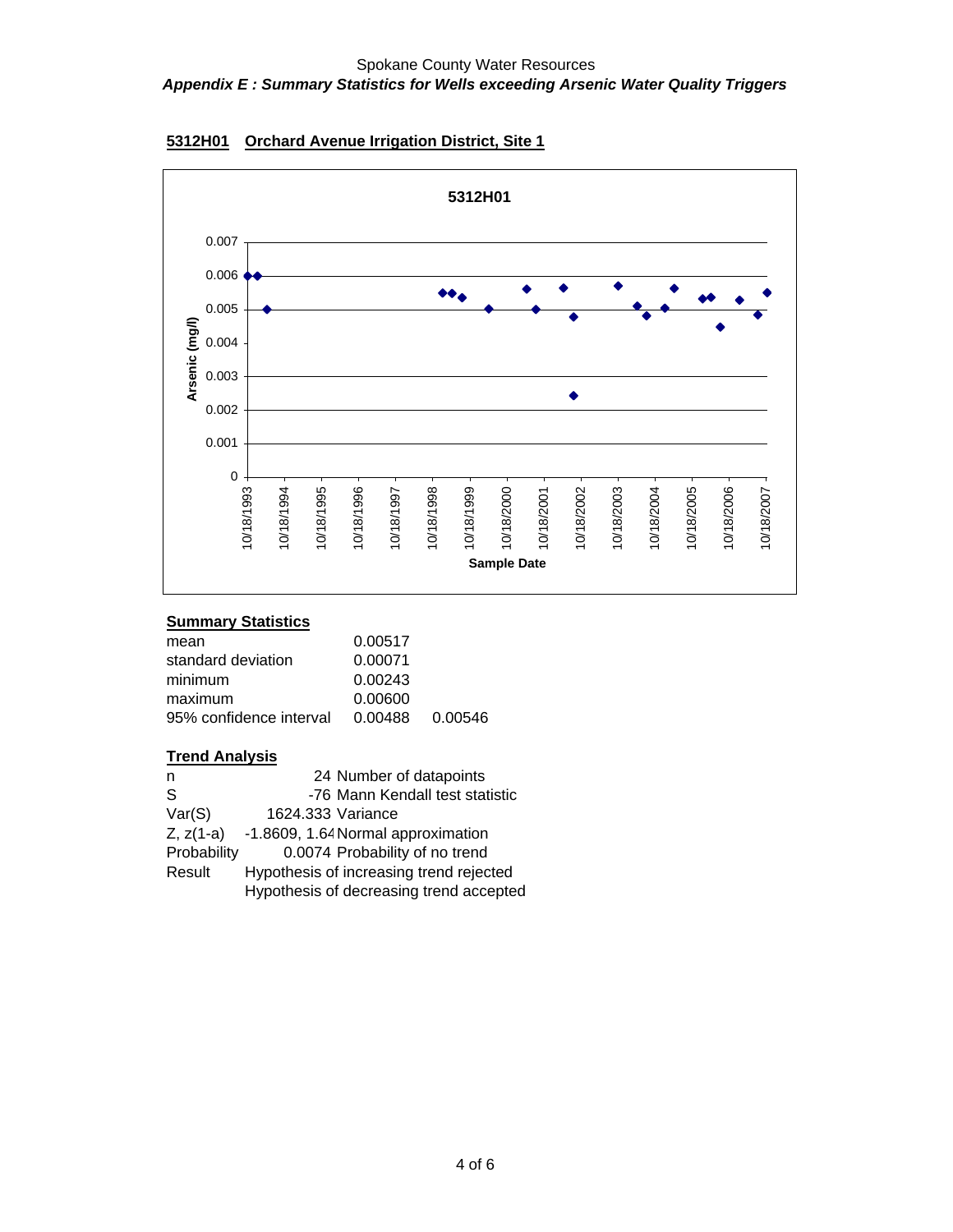

## **5427L01 Spokane Co Water District #3, Site 2-5,**

## **Summary Statistics**

| 0.00447 |
|---------|
|         |

| n           | 27 Number of datapoints                 |
|-------------|-----------------------------------------|
| S           | 0 Mann Kendall test statistic           |
| Var(S)      | 2301 Variance                           |
| $Z, z(1-a)$ | 0.00, 1.645 Normal approximation        |
| Probability | 0.5 Probability of no trend             |
| Result      | Hypothesis of increasing trend rejected |
|             | Hypothesis of decreasing trend rejected |